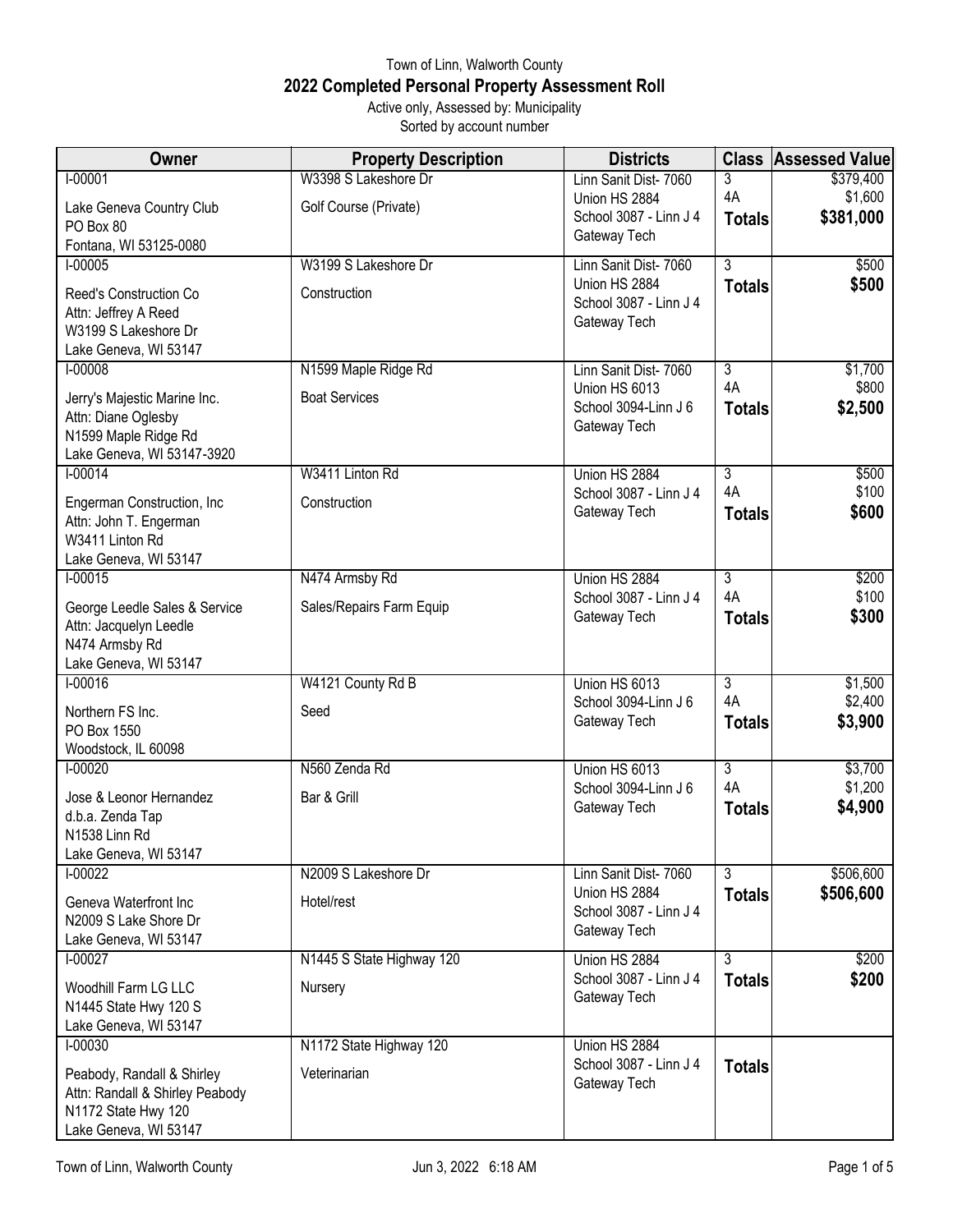| <b>Owner</b>                                     | <b>Property Description</b>     | <b>Districts</b>                        | <b>Class</b>    | <b>Assessed Value</b> |
|--------------------------------------------------|---------------------------------|-----------------------------------------|-----------------|-----------------------|
| $I-00038$                                        | N539 Zenda Rd                   | Union HS 6013                           | 3               | $\overline{30}$       |
| <b>Pyramid Publishing</b>                        | Publisher                       | School 3094-Linn J 6                    | 4A              | \$100<br>\$100        |
| Attn: Gerald W Millsap                           |                                 | Gateway Tech                            | <b>Totals</b>   |                       |
| <b>PO Box 129</b>                                |                                 |                                         |                 |                       |
| Zenda, WI 53195-0129<br>$1 - 00042$              | W3786 Forest Glen St            | Union HS 6013                           | $\overline{3}$  | \$35,900              |
|                                                  |                                 | School 3094-Linn J 6                    | <b>Totals</b>   | \$35,900              |
| Pier Docktors, Inc                               | Dock Installation/Removal       | Gateway Tech                            |                 |                       |
| PO Box 273<br>Fontana, WI 53120                  |                                 |                                         |                 |                       |
| $I-00045$                                        | N562 Swamp Angel Rd             | Union HS 6013                           | $\overline{3}$  | \$200                 |
|                                                  | Repair                          | School 3094-Linn J 6                    | <b>Totals</b>   | \$200                 |
| Dale's Cycle<br>Attn: Dale Matteson              |                                 | Gateway Tech                            |                 |                       |
| N562 Swamp Angel Rd                              |                                 |                                         |                 |                       |
| Walworth, WI 53184                               |                                 |                                         |                 |                       |
| $1 - 00052$                                      | W3216 S Lakeshore Dr            | Linn Sanit Dist- 7060                   |                 |                       |
| The Hayloft Lodge HOA                            | Condo Assoc                     | Union HS 2884                           | <b>Totals</b>   |                       |
| Attn: Patricia Curtis                            |                                 | School 3087 - Linn J 4<br>Gateway Tech  |                 |                       |
| 2907 Normandy Cir                                |                                 |                                         |                 |                       |
| <b>Hayloft Project</b><br>Naperville, IL 60564   |                                 |                                         |                 |                       |
| $1 - 00053$                                      | N1599 Maple Ridge Rd            | Linn Sanit Dist- 7060                   | $\overline{3}$  | \$100                 |
|                                                  |                                 | Union HS 6013                           | <b>Totals</b>   | \$100                 |
| Pitney Bowes Inc<br>600 N Westshore Blvd Ste 810 | Leasing                         | School 3094-Linn J 6                    |                 |                       |
| Tampa, FL 33609                                  |                                 | Gateway Tech                            |                 |                       |
| $I-00058$                                        | N2009 S Lakeshore Dr            | Linn Sanit Dist- 7060                   | $\overline{3}$  | \$4,800               |
| GreatAmerica Financial Services Corp             | Leasing                         | Union HS 2884                           | <b>Totals</b>   | \$4,800               |
| 625 First St SE                                  |                                 | School 3087 - Linn J 4                  |                 |                       |
| Cedar Rapids, IA 52401                           |                                 | Gateway Tech                            |                 |                       |
| $1 - 00060$                                      | (scattered)                     | Linn Sanit Dist- 7060                   | $\overline{3}$  | \$800                 |
| <b>Pitney Bowes Global Financial Svcs</b>        | Leasing                         | Union HS 6013<br>School 3094-Linn J 6   | <b>Totals</b>   | \$800                 |
| 600 N Westshore Blvd Ste 810                     |                                 | Gateway Tech                            |                 |                       |
| Tampa, FL 33609                                  |                                 |                                         |                 |                       |
| $I-00062$                                        | (scattered)                     | Union HS 2884<br>School 3087 - Linn J 4 | 4A              | \$2,600<br>\$2,600    |
| <b>DISH Network LLC</b>                          | Satellite TV                    | Gateway Tech                            | <b>Totals</b>   |                       |
| PO Box 6623<br>Englewood, CO 80155               |                                 |                                         |                 |                       |
| $I-00064$                                        | (scattered)                     | Union HS 2884                           | $\overline{3}$  | \$900                 |
|                                                  |                                 | School 3087 - Linn J 4                  | <b>Totals</b>   | \$900                 |
| Grayhawk Leasing LLC<br>1412 Main St Ste 1500    | Leasing                         | Gateway Tech                            |                 |                       |
| Dallas, TX 75202                                 |                                 |                                         |                 |                       |
| $I - 00074$                                      | W3716 County Rd B               | Union HS 6013                           | 1               | \$400                 |
| <b>HGF Molding Co</b>                            | Boat Storage/repair/restoration | School 3094-Linn J 6                    | 3               | \$0                   |
| Attn: Howard Ficht                               |                                 | Gateway Tech                            | <b>Totals</b>   | \$400                 |
| PO Box 147                                       |                                 |                                         |                 |                       |
| Zenda, WI 53195-0147                             |                                 |                                         |                 |                       |
| $I-00078$                                        | N473 Zenda Rd                   | Union HS 6013                           | $\overline{AB}$ | \$2,893,700           |
| Zenda Rail, LLC                                  | <b>BOLL</b>                     | School 3094-Linn J 6<br>Gateway Tech    | <b>Totals</b>   | \$2,893,700           |
| PO Box 628                                       |                                 |                                         |                 |                       |
| Darien, WI 53114                                 |                                 |                                         |                 |                       |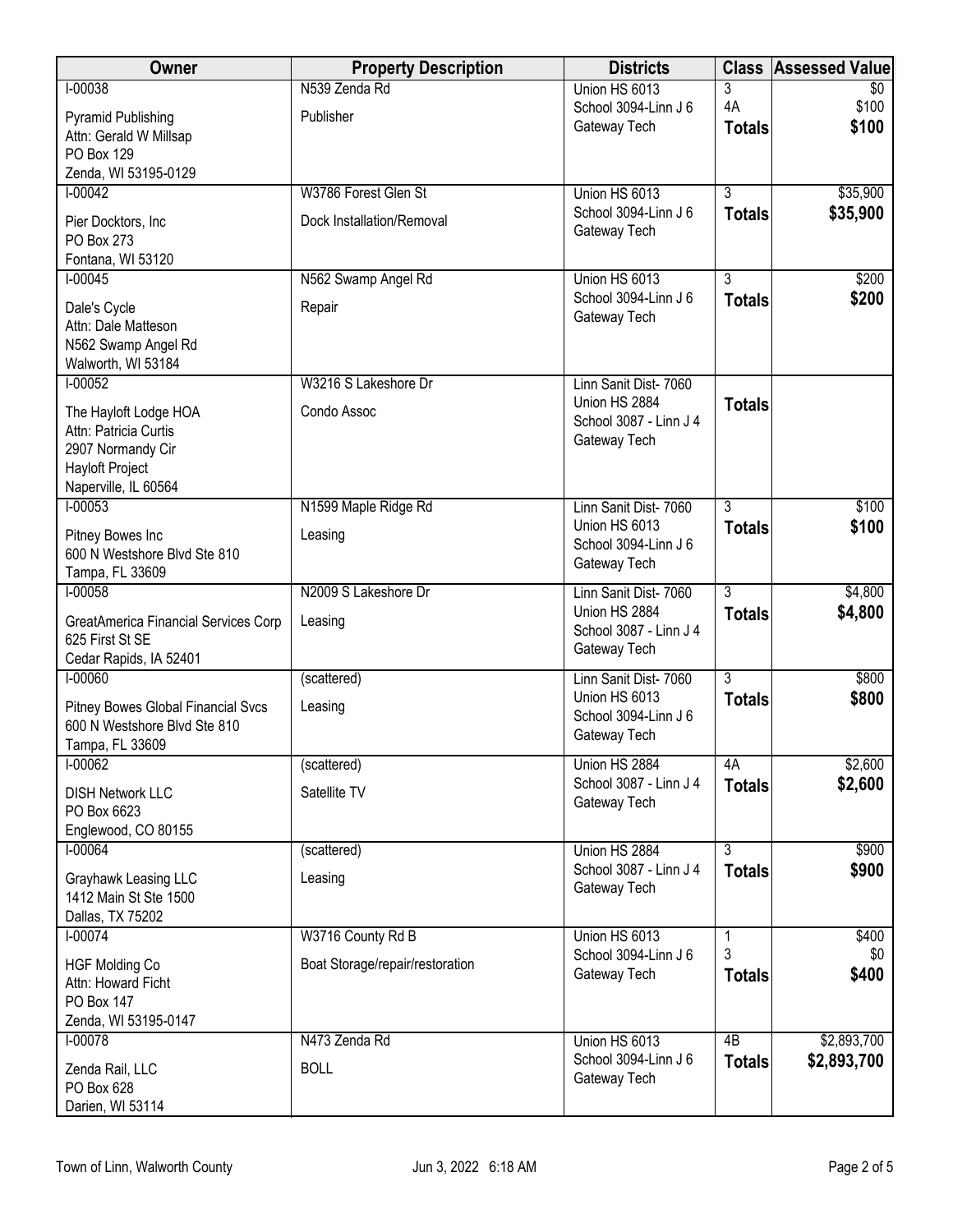| Owner                                                 | <b>Property Description</b> | <b>Districts</b>                       | <b>Class</b>                    | <b>Assessed Value</b> |
|-------------------------------------------------------|-----------------------------|----------------------------------------|---------------------------------|-----------------------|
| $I-00083$                                             | N1723 Maple Ridge Rd        | Linn Sanit Dist- 7060                  |                                 | \$100                 |
| Peter B King, Attorney at Law, SC                     | Attorney                    | Union HS 6013<br>School 3094-Linn J 6  | <b>Totals</b>                   | \$100                 |
| Attn: Peter King                                      |                             | Gateway Tech                           |                                 |                       |
| N1723 Maple Ridge Rd                                  |                             |                                        |                                 |                       |
| Lake Geneva, WI 53147<br>$I-00084$                    |                             | Union HS 6013                          | $\overline{3}$                  | \$1,300               |
|                                                       | N798 Swamp Angel Rd         | School 3094-Linn J 6                   | <b>Totals</b>                   | \$1,300               |
| Elko Kleen Dish & Glasswasher Service                 | Leasing                     | Gateway Tech                           |                                 |                       |
| Attn: Beverly Elk                                     |                             |                                        |                                 |                       |
| N798 Swamp Angel Rd<br>Walworth, WI 53184             |                             |                                        |                                 |                       |
| $I-00086$                                             | (scattered)                 | Union HS 6013                          | $\overline{3}$                  | \$4,400               |
| <b>ADT LLC</b>                                        |                             | School 3094-Linn J 6                   | <b>Totals</b>                   | \$4,400               |
| Attn: Property Tax Dept                               | <b>Security Services</b>    | Gateway Tech                           |                                 |                       |
| PO Box 54767                                          |                             |                                        |                                 |                       |
| Lexington, KY 40555                                   |                             |                                        |                                 |                       |
| $1 - 00092$                                           | N1486 Hillside Rd           | Union HS 2884                          | $\overline{3}$                  | \$300                 |
| DeYoung Mfg                                           | Welding                     | School 3087 - Linn J 4                 | <b>Totals</b>                   | \$300                 |
| Attn: Craig DeYoung                                   |                             | Gateway Tech                           |                                 |                       |
| N1486 Hillside Rd                                     |                             |                                        |                                 |                       |
| Lake Geneva, WI 53147-4234                            |                             |                                        |                                 |                       |
| $I-00096$                                             | W4399 S Lakeshore Dr        | Linn Sanit Dist- 7060                  | $\overline{3}$<br>4A            | \$100<br>\$400        |
| Sheldon Landscapes LLC                                | Landscaping                 | Union HS 6013<br>School 3094-Linn J 6  | <b>Totals</b>                   | \$500                 |
| Attn: Michael Schmetig                                |                             | Gateway Tech                           |                                 |                       |
| 20860 W Indian Creek Rd<br>Mundelein, IL 60060-9447   |                             |                                        |                                 |                       |
| $1-00097$                                             | N960 Hillside Rd            | Union HS 2884                          | $\overline{3}$                  | \$3,200               |
|                                                       |                             | School 3087 - Linn J 4                 | <b>Totals</b>                   | \$3,200               |
| Big Foot Archers Inc.<br>Attn: Pauline Malsch         | Recreation                  | Gateway Tech                           |                                 |                       |
| PO Box 104                                            |                             |                                        |                                 |                       |
| Lake Geneva, WI 53147-0104                            |                             |                                        |                                 |                       |
| $I-00098$                                             | N473 Zenda Rd               | Union HS 6013                          | $\overline{3}$                  | \$1,600               |
| Farm City Elevator Inc                                |                             | School 3094-Linn J 6                   | <b>Totals</b>                   | \$1,600               |
| PO Box 628                                            |                             | Gateway Tech                           |                                 |                       |
| Darien, WI 53114-0628                                 |                             |                                        |                                 |                       |
| $1-00108$                                             | (scattered)                 | Union HS 6013                          | 4A                              | \$12,200              |
| Lamar Advertising of Janesville                       | <b>Outdoor Advertising</b>  | School 3094-Linn J 6<br>Gateway Tech   | <b>Totals</b>                   | \$12,200              |
| PO Box 66338                                          |                             |                                        |                                 |                       |
| Baton Rouge, LA 70896                                 |                             |                                        |                                 |                       |
| $I-00112$                                             | W4120 Southland Rd          | Linn Sanit Dist- 7060<br>Union HS 6013 | $\overline{3}$<br><b>Totals</b> | \$36,300<br>\$36,300  |
| Owl Tavern LLC                                        | Tavern                      | School 3094-Linn J 6                   |                                 |                       |
| N4120 Southland Rd<br>Lake Geneva, WI 53147           |                             | Gateway Tech                           |                                 |                       |
| $I - 00113$                                           | W3410 S Lakeshore Dr        | Linn Sanit Dist- 7060                  |                                 |                       |
|                                                       |                             | Union HS 2884                          | <b>Totals</b>                   |                       |
| Louie's Pizza & Grill<br>Attn: Laura Calderon Sanchez | Restaurant                  | School 3087 - Linn J 4                 |                                 |                       |
| W3410 S Lakeshore Dr                                  |                             | Gateway Tech                           |                                 |                       |
| Lake Geneva, WI 53147                                 |                             |                                        |                                 |                       |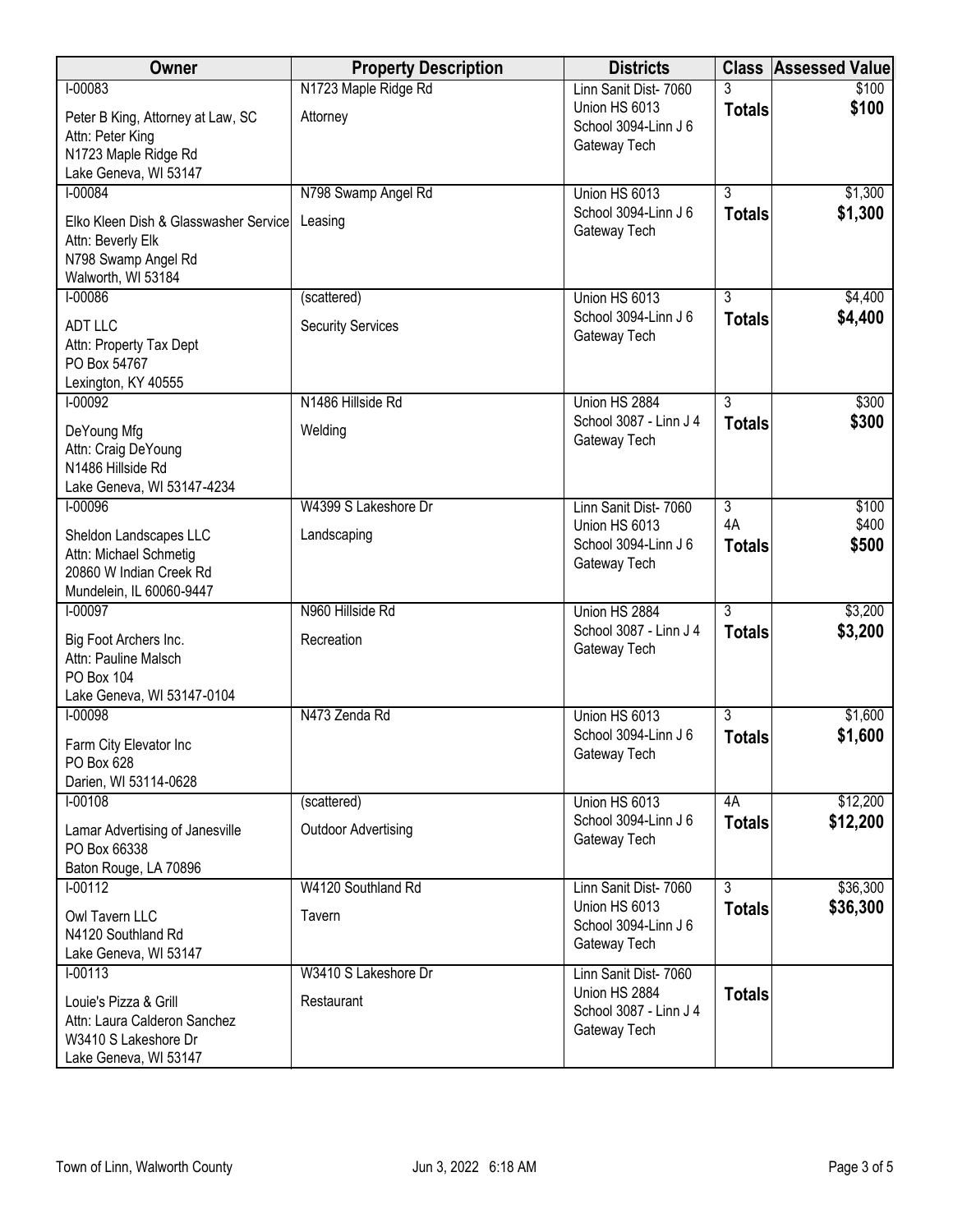| <b>Owner</b>                                      | <b>Property Description</b> | <b>Districts</b>                        |                | <b>Class Assessed Value</b> |
|---------------------------------------------------|-----------------------------|-----------------------------------------|----------------|-----------------------------|
| $I-00118$                                         | N560 Zenda Rd               | Union HS 6013                           |                | \$700                       |
| Great Lakes Coca-Cola Distribution                | Wholesale                   | School 3094-Linn J 6<br>Gateway Tech    | <b>Totals</b>  | \$700                       |
| Attn: Reyes Holdings LLC                          |                             |                                         |                |                             |
| 6250 N River Rd Ste 9000<br>Rosemont, IL 60018    |                             |                                         |                |                             |
| $1 - 00121$                                       | N2062 S Lakeshore Dr        | Linn Sanit Dist- 7060                   |                |                             |
| The Boat House Bar & Grill                        | Restaurant/Bar              | Union HS 2884                           | <b>Totals</b>  |                             |
| Attn: Jesse Gaengel                               |                             | School 3087 - Linn J 4                  |                |                             |
| N2062 S Lake Shore Dr                             |                             | Gateway Tech                            |                |                             |
| Lake Geneva, WI 53147                             |                             |                                         |                |                             |
| $I-00122$                                         | N2062 S Lakeshore Dr        | Linn Sanit Dist- 7060<br>Union HS 2884  | <b>Totals</b>  |                             |
| The Boat House of Lake Geneva                     | Boat Sales/Rental/Club      | School 3087 - Linn J 4                  |                |                             |
| N2062 S Lake Shore Dr<br>Lake Geneva, WI 53147    |                             | Gateway Tech                            |                |                             |
| $I-00123$                                         | W4322 Linton Rd             | Union HS 6013                           | 4A             | \$22,600                    |
| <b>SBA Structures Inc</b>                         | Tower                       | School 3094-Linn J 6                    | <b>Totals</b>  | \$22,600                    |
| Attn: Tax Dept                                    |                             | Gateway Tech                            |                |                             |
| 8051 Congress Ave                                 |                             |                                         |                |                             |
| Boca Raton, FL 33487-1307<br>$I-00124$            |                             |                                         | $\overline{3}$ |                             |
|                                                   | (scattered)                 | Union HS 2884<br>School 3087 - Linn J 4 | <b>Totals</b>  | \$4,400<br>\$4,400          |
| DirecTV, LLC                                      | Satellite TV                | Gateway Tech                            |                |                             |
| Attn: Property Tax Dept<br>PO Box 2789            |                             |                                         |                |                             |
| Addison, TX 75001                                 |                             |                                         |                |                             |
| $I-00125$                                         | W3411 Linton Rd             | Union HS 2884                           | $\overline{3}$ | \$3,700                     |
| GreatAmerica Financial Services Corp              | Leasing                     | School 3087 - Linn J 4<br>Gateway Tech  | <b>Totals</b>  | \$3,700                     |
| 625 First St SE                                   |                             |                                         |                |                             |
| Cedar Rapids, IA 52401<br>$I-00126$               | W4724 S Lakeshore Dr        | Linn Sanit Dist- 7060                   |                |                             |
|                                                   |                             | Union HS 6013                           | <b>Totals</b>  |                             |
| Wisconsin Kringle Company<br>W4724 S Lakeshore Dr | Bakery/Restaurant/Retail    | School 3094-Linn J 6                    |                |                             |
| Fontana, WI 53125                                 |                             | Gateway Tech                            |                |                             |
| $I-00128$                                         | N501 Zenda Rd               | Union HS 6013                           |                |                             |
| PolyockAll Star Commodities, LLC                  |                             | School 3094-Linn J 6<br>Gateway Tech    | <b>Totals</b>  |                             |
| Attn: Adam & Kyle Polyock                         |                             |                                         |                |                             |
| PO Box 6<br>Lake Geneva, WI 53195-0025            |                             |                                         |                |                             |
| $I-00129$                                         | N2009 S Lakeshore Dr        | Linn Sanit Dist- 7060                   | $\overline{3}$ | \$4,400                     |
| Wabasha Leasing LLC                               | Leasing                     | Union HS 2884                           | <b>Totals</b>  | \$4,400                     |
| PO Box 80615                                      |                             | School 3087 - Linn J 4                  |                |                             |
| Indianapolis, IN 46280                            |                             | Gateway Tech                            |                |                             |
| $1 - 00130$                                       | W2655 South St              | Linn Sanit Dist- 7060                   | 4A             | \$4,700                     |
| Vitality Foodservice Inc                          | Sales                       | Union HS 2884<br>School 2885 - Lake     | <b>Totals</b>  | \$4,700                     |
| Attn: Property Tax<br>PO Box 330219               |                             | Geneva J 1                              |                |                             |
| Nashville, TN 37203                               |                             | Gateway Tech                            |                |                             |
| $I-00131$                                         | (scattered)                 | Union HS 6013                           | 4A             | \$200                       |
| Amerigas Propane LP                               | Propane Tanks               | School 3094-Linn J 6                    | <b>Totals</b>  | \$200                       |
| PO Box 798                                        |                             | Gateway Tech                            |                |                             |
| Valley Forge, PA 19482                            |                             |                                         |                |                             |